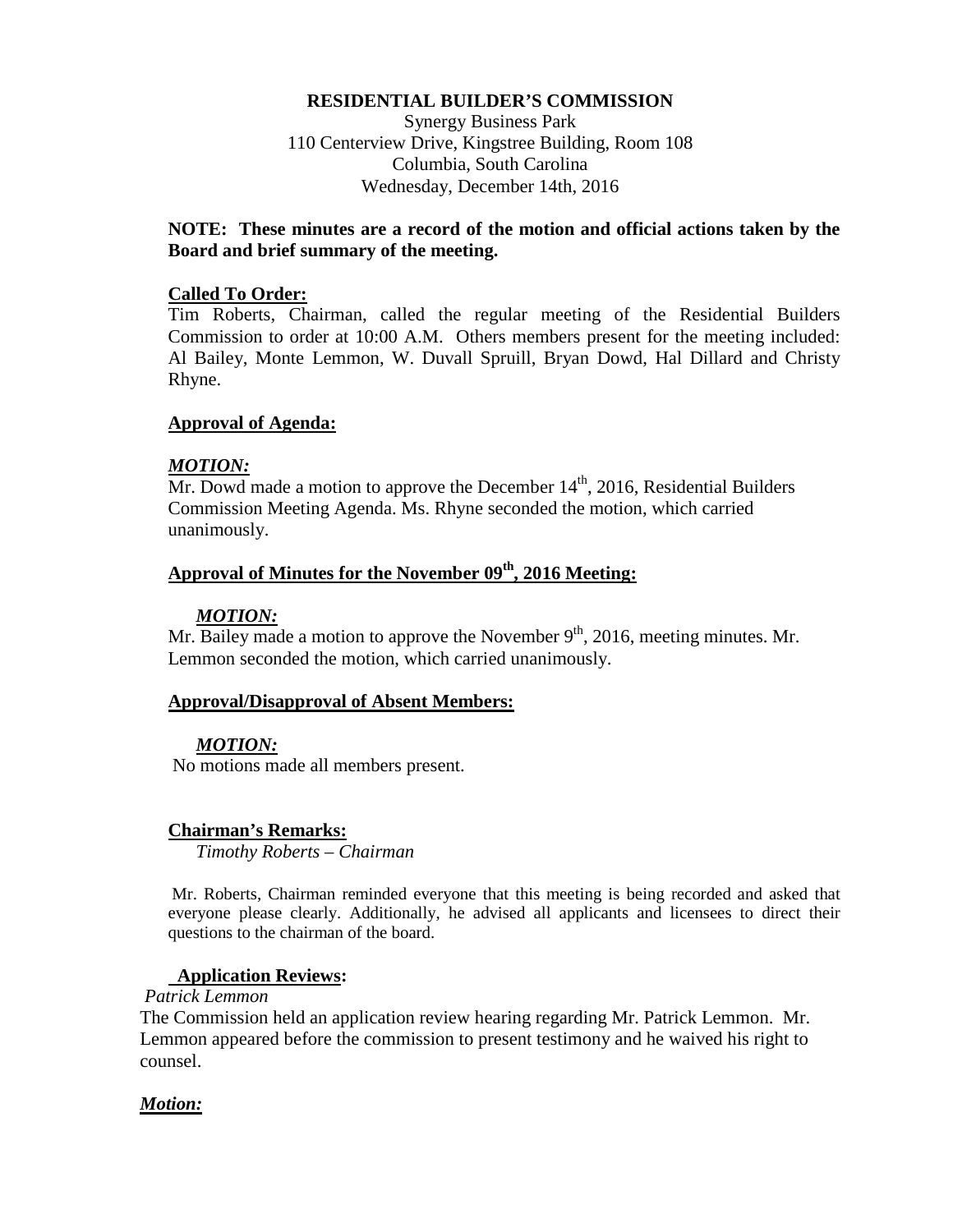Mr. Bailey made a motion to allow to Mr. Lemmon to sit for the exam. Mr. Lemmon seconded the motion, which carried unanimously

### *John Migliaro Jr*

The Commission held an Application Review Hearing regarding Mr. John Migliaro Jr. Mr. Migliaro did not appear before the Commission to present testimony.

## *Motion:*

No motions were made.

### *Matthew Taylor*

The Commission held an application review hearing regarding Mr. Matthew Taylor. Mr. Taylor appeared before the Commission to present testimony and he waived his right to counsel.

### *Motion:*

Mr. Dowd made a motion to allow Mr. Taylor to sit for the exam. Mr. Bailey seconded the motion, which carried unanimously.

### *Mark Wolf*

The Commission held an Application Review Hearing regarding Mr. Mark Wolf. Mr. Wolf did not appear before the Commission to present testimony.

### *Motion:*

No motions were made.

### *Roy Stone*

The Commission held an Application Review Hearing regarding Mr. Roy Stone. Mr. Stone did not appear before the Commission to present testimony.

### *Motion:*

No motions were made.

### *Dmitriy Mozol*

The Commission held an Application Review Hearing regarding Mr. Dmitriy Mozol. Mr. Mozol appeared before the Commission and waived his right to counsel.

### *Motion:*

Mr. Bailey made a motion to allow Mr. Mozol to sit for the exam. Mr. Dillard seconded the motion, which carried unanimously.

### *William Deagan*

The Commission held an Application Review Hearing regarding Mr. William Deagan. Mr. Deagan appeared before the Commission and waived his right to counsel.

### *Motion:*

Mr. Bailey made a motion to deny until Mr. Deagan provides further information regarding the outstanding judgments and his education and/or experience in residential building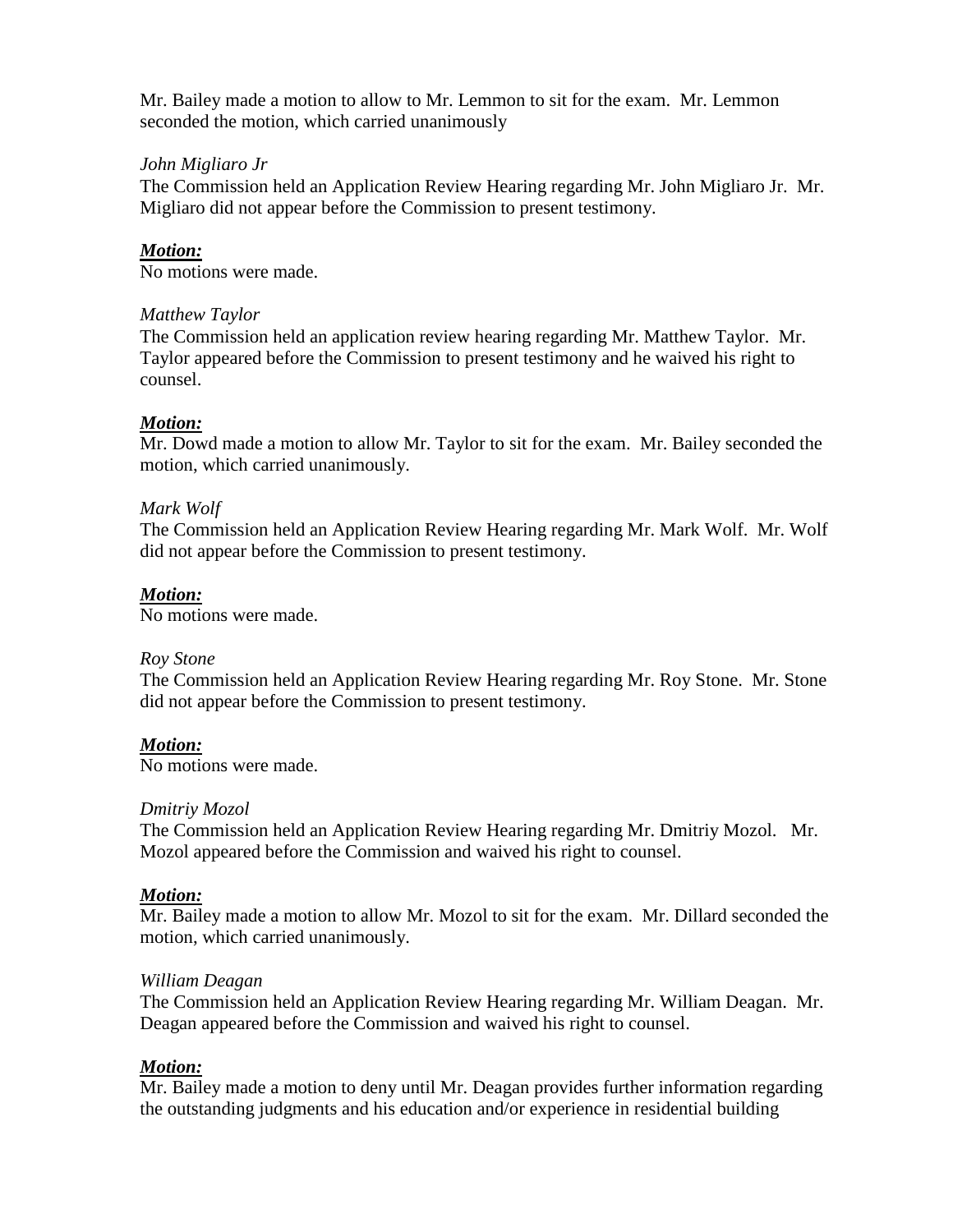construction. Mr. Dillard seconded the motion which carried, unanimously.

## *Alfred Watson Jr*

The Commission held an Application review hearing regarding Mr. Alfred Watson Jr. Mr. Watson appeared before the Commission and waived his right to counsel. Mr. Dowd recused himself due to Mr. Watson serving as a building official in Florence County and inspecting of Mr. Dowd's work in Florence County.

## *Motion:*

Mr. Bailey made a motion to allow Mr. Watson to sit for the exam. Ms. Rhyne seconded the motion, which carried unanimously.

### *Gregory Lorris*

The Commission held an Application review hearing regarding Mr. Gregory Lorris. Mr. Lorris appeared before the Commission and waived his right to counsel.

## *Motion:*

Mr. Dillard made a motion to allow Mr. Lorris to sit for the exam. Ms. Rhyne seconded the motion, which did not carry unanimously. Mr. Dowd opposed.

## *Benjamin Poole*

The Commission held an Application review hearing regarding Mr. Benjamin Poole. Mr. Poole appeared before the Commission and waived his right to counsel.

## *Motion:*

Mr. Spruill made a motion to allow Mr. Poole to sit for the exam. Mr. Dowd seconded the motion, which did not carry unanimously. Mr. Bailey, Mr. Dillard, and Mr. Lemmon opposed. Mr. Roberts voted to break the tie. He voted to approve the motion.

### *Bradley Sanford*

The Commission held an Application review for Mr. Bradley Sanford. Mr. Sanford did not appear to present testimony.

### *Motion:*

No motions were made

### *Kevin M Johnson*

The Commission held an Application review hearing regarding Mr. Kevin M Johnson. Mr. Johnson appeared before the Commission and waived his right to counsel.

### *Motion:*

Ms. Rhyne made a motion to allow Mr. Johnson to sit for the exam. Mr. Dillard seconded the motion, which carried unanimously.

### *Charles Herrington*

The Commission held an Application review hearing regarding Mr. Charles Herrington. Mr. Herrington appeared before the Commission and waived his right to counsel.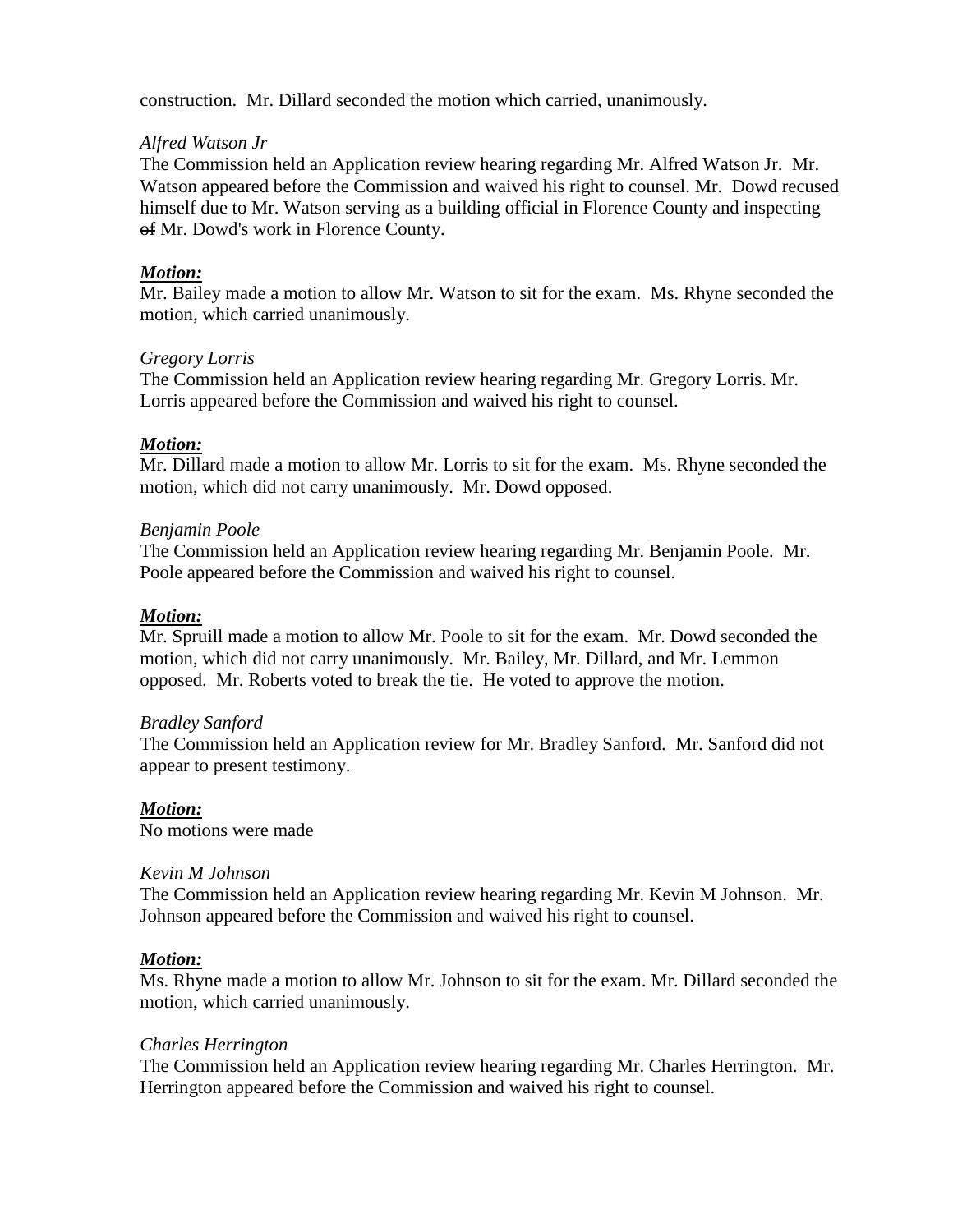## *Motion:*

Mr. Dillard made a motion to allow Mr. Herrington to sit for the exam. Ms. Rhyne seconded the motion, which carried unanimously.

### *Rummenigg Rabelo*

The Commission held an Application review hearing regarding Mr. Rummenigg Rabelo. Mr. Rabelo appeared before the Commission and waived his right to counsel.

## *Motion:*

Mr. Bailey made a motion to approve Mr. Rabelo with the condition that at renewal he will have to submit proof of a repayment agreement or satisfaction of tax lien with the IRS. Ms. Rhyne seconded the motion, which carried unanimously.

## *Reginald Patrick*

The Commission held an Application review hearing regarding Mr. Reginald Patrick. Mr. Patrick appeared before the Commission and waived his right to counsel.

## *Motion:*

Mr. Dillard made a motion to approve the Specialty registration for Mr. Patrick. Mr. Lemmon seconded the motion, which carried unanimously.

### *James J Stephens*

The Commission held an Application review hearing regarding Mr. James J Stephens. Mr. Stephens appeared before the Commission and waived his right to counsel.

# *Motion:*

Mr. Lemmon made a motion to allow Mr. Stephens to sit for the exam. Mr. Dowd seconded the motion, which carried unanimously.

### *Shaun Laursen*

The Commission held an Application review hearing regarding Mr. Shaun Laursen. Mr. Laursen appeared before the Commission and waived his right to counsel.

# *Motion:*

Mr. Bailey made a motion to allow Mr. Laursen to reinstate his license with the condition that he provide a letter from his legal counsel regarding the current status of the judgment and an update of as to the status of judgment at the 2018 renewal. Mr. Lemmon seconded the motion, which carried unanimously.

### *Willie Whatley*

The Commission held an Application review hearing regarding Mr. Willie Whatley. Mr. Whatley did not appear to present testimony.

# *Motion:*

No motions were made.

### *James Curry*

The Commission held an Application review hearing regarding Mr. James Curry. Mr. Curry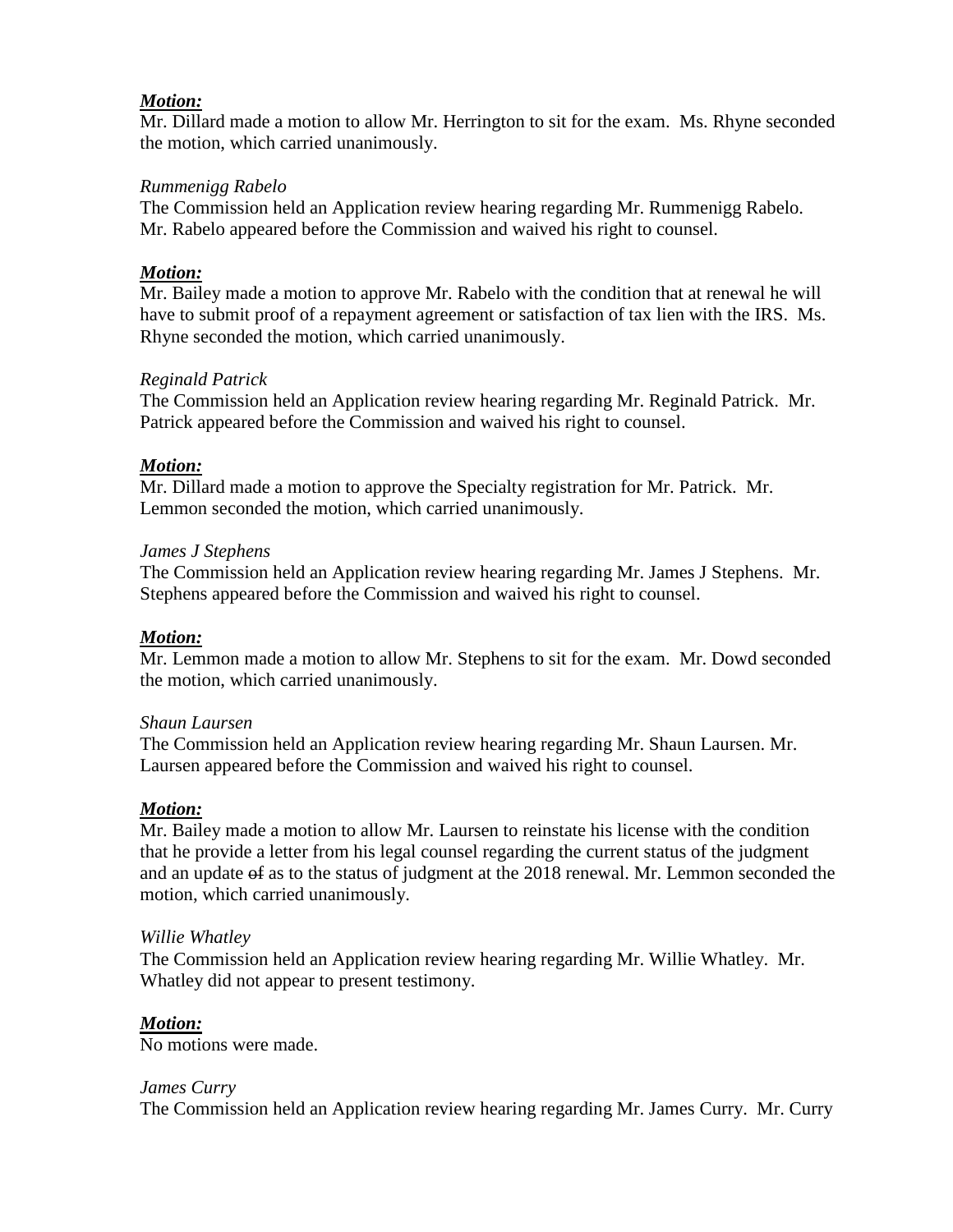appeared before the Commission and waived his right to counsel. Mr. Spruill recused himself due to his firm representing the lien holder in the judgment against Mr. Curry.

### *Motion:*

Mr. Bailey made a motion to deny the reinstatement until the time Mr. Curry can provide further documentation regarding the extenuating circumstance surrounding the outstanding judgments. Mr. Dillard seconded the motion, which carried unanimously.

### *David Berry*

The held an Application review hearing regarding Mr. David Berry. Mr. Berry did not appear to present testimony.

### *Motion:*

No motions were made.

### **Memorandum of Agreement**

*Arland Owens*  Case# 2014-566; 2014-567; and 2016-77

Mr. Arland Owens appeared before the Commission and was represented by Counsel Mr. Matt Mcgee. Mr. Kyle Tennis, Esq. Represented the State. Mr. Owens answered questions from the Commission. Mr. Tennis requested that the Commission accept the Memorandum of Agreement (MOA).

### *Motion:*

Mr. Bailey made a motion to accept the MOA, assess a fine of Seven Hundred Fifty Dollars  $(\$750.00)$  to be paid within thirty (30) days of date of the final order and give Mr. Owens Six (6) months to provide documentation of a payment arrangement or reasonable offer to settle that was rejected by the creditors. or his license will be suspended. Mr. Lemmon seconded the motion, which carried unanimously.

#### *Edward Friend*

Case# 2015-181; 2015-234 and 2015-468

Mr. Edward Friend did not appear before the Commission and was not represented by counsel. Ms. Tracey Perlman, Esq. represented the State. Ms. Perlman requested that the Commission accept the Memorandum of Agreement (MOA) and requested that he was Mr. Friend be found in violation of all three counts alleged by the State in the MOA.

#### *Motion:*

Mr. Bailey made a motion to accept the MOA, assess fines for each of the three counts for a total fine of Four Thousand Five Hundred and  $00/100<sup>th</sup>$  (\$4,500.00) dollars to be paid within 60 days of the date of this Order. Mr. Lemmon seconded the motion, which carried unanimously.

### **Solar Panels**

The Commission held a public discussion of solar panels and the issues that involve safety and licensing.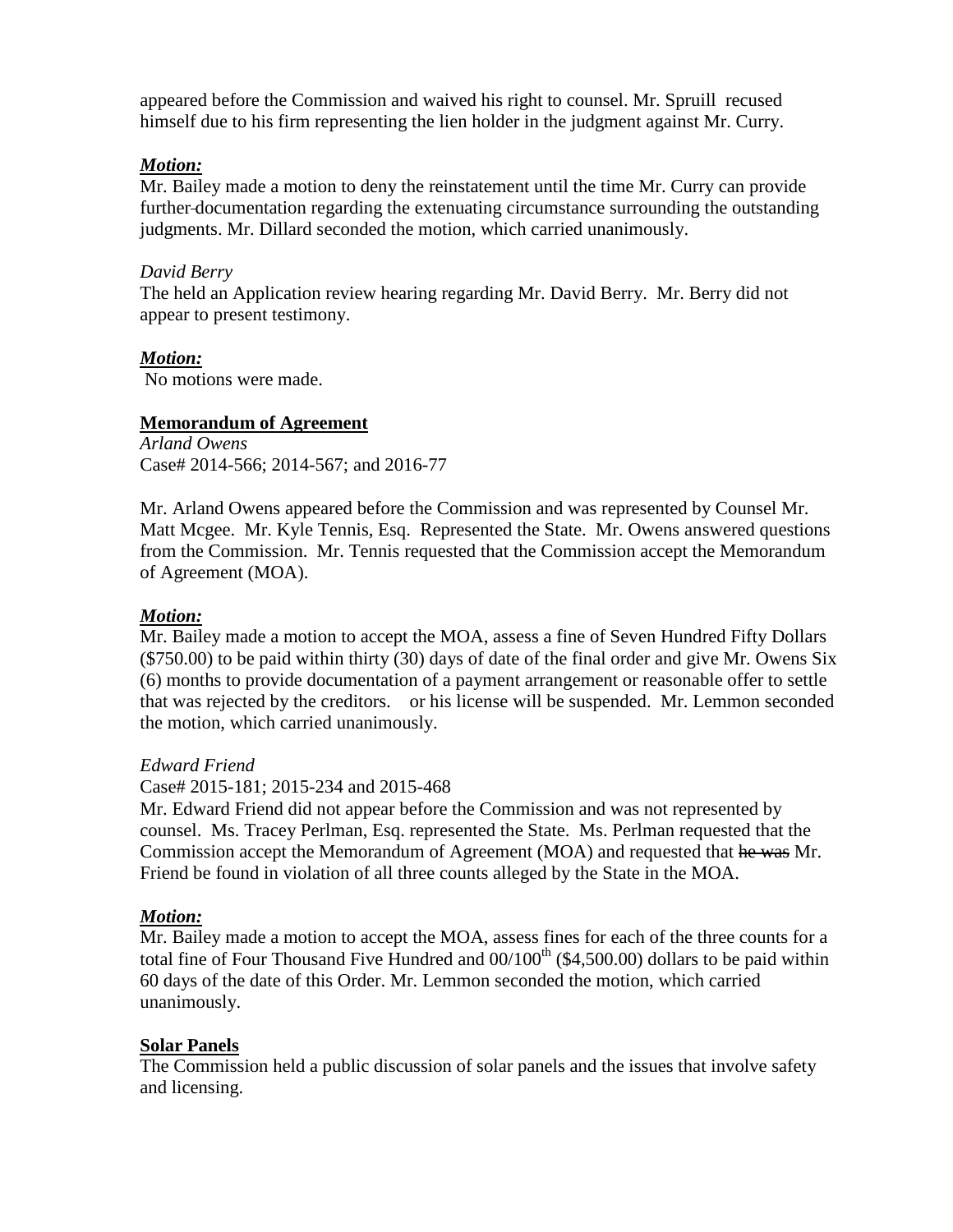# **NASCLA Travel 2017**

## *Motion:*

Mr. Bailey made a motion to approve travel for NASCLA 2017 travel as follows: mid-year meeting, one attendee and Annual meeting. five attendees. Mr. Lemmon seconded the motion, which carried unanimously.

### **Proposed Changes to the Bond Form** *Motion:*

Mr. Bailey made a motion to approve the proposed changes to the bond form, and have a future discussion of changing the bond to cover contractual issues. Mr. Spruill seconded the motion, which carried unanimously.

### **Administrator's Remarks for Information:**

No Comments made**.** 

# **OIE Report – Mr. Todd Bond**

*Todd Bond, Chief Investigator of OIE*

Todd Bond, Chief Investigator of OIE to present the information to the Commission regarding the OIE monthly report.

As of December  $14<sup>th</sup>$ , 2016 complaints received open investigations closed cases

## **New Business:**

A. Recommendation of IRC

# *MOTION:*

Mr. Bailey made a motion to approve the Recommendation of the IRC Mr. Dowd seconded the motion, which carried unanimously.

### B. Resolution Guidelines

### *MOTION:*

Mr. Lemmon made a motion to approve the IRC Resolution Guidelines. Mr. Bailey seconded the motion, which carried unanimously.

### **Old Business:**

### **Public Comments:**

No comments were made

### **Date of Next Meeting:**

The next Residential Builders Commission meeting will be held Wednesday, January  $11<sup>th</sup>$ , 2017, in room 108.

### **Adjournment:**